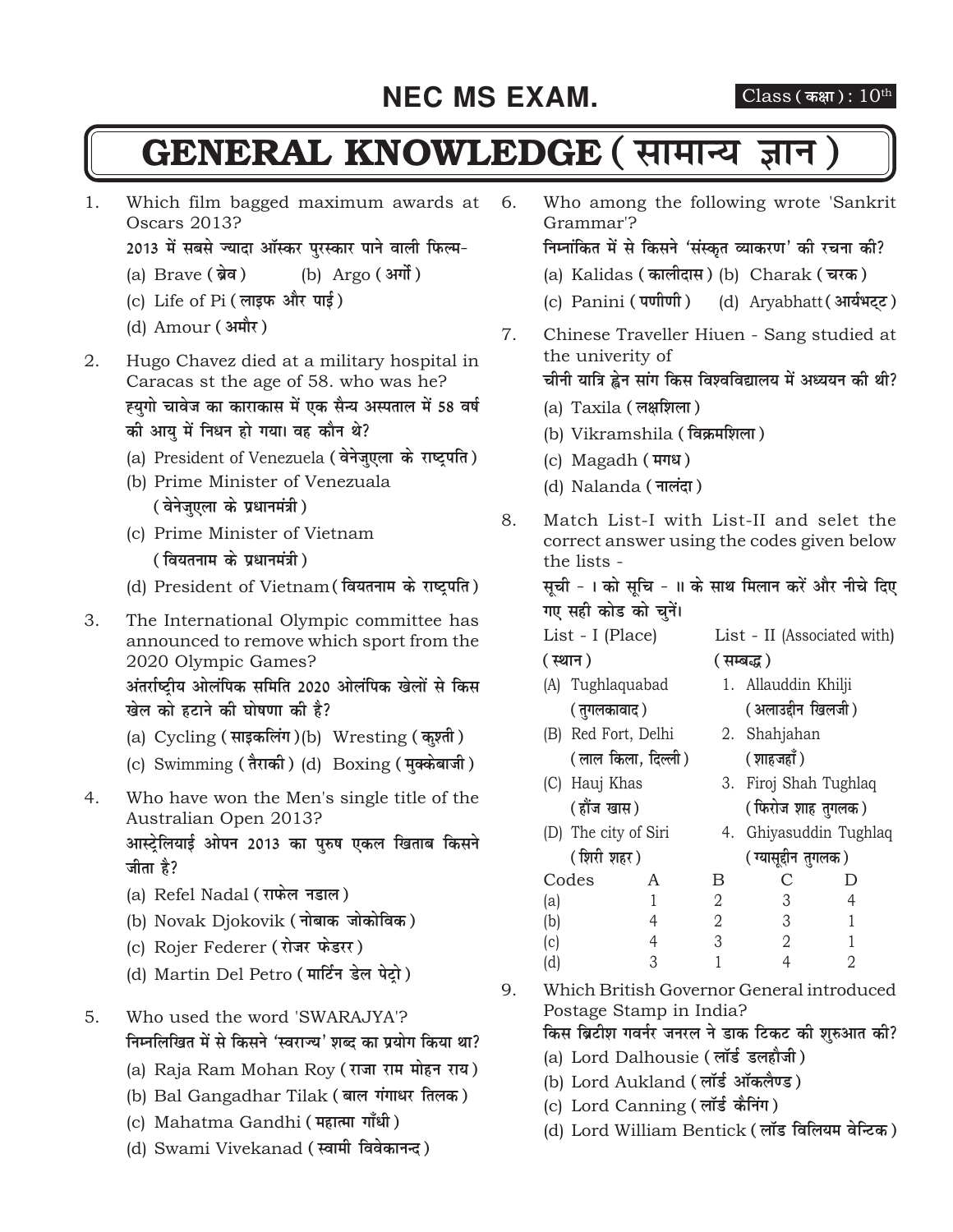|            | <b>NEC MS Exam</b>                                                                                                                                                                                                                                                                                           | $(Page-2)$ | Class (कक्षा): $10^{\text{th}}$                                                                                                                                                                                                                            |
|------------|--------------------------------------------------------------------------------------------------------------------------------------------------------------------------------------------------------------------------------------------------------------------------------------------------------------|------------|------------------------------------------------------------------------------------------------------------------------------------------------------------------------------------------------------------------------------------------------------------|
| 10.        | Age of candidate of contest parliamentary<br>election should not be lesser than :<br>संसदीय चुनाव में प्रतिनिधियों की उम्र कितने वर्ष से कम नहीं होनी चाहिए?<br>(a) 18 Years (वर्ष)<br>(b) 21 Years (वर्ष)<br>(c) $25$ Years $(\overline{a}\overline{b})$<br>(d) $26$ Years $(\overline{q}\overline{q})$     | 18.        | Human Rights Day is observed as -<br>मानवाधिकार दिवस मनाया जाता है-<br>(a) 18 December (18 दिसम्बर)<br>(b) 14 November (14 नवम्बर)<br>(c) 25 January (25 जनवरी)                                                                                            |
| 11.<br>12. | Where is central Rice Research Institute located?<br>केन्द्रीय चावल अनुसंधान संस्थान कहाँ स्थित है?<br>(a) Bangaluru (बंगलुरु)(b) Kanpur (कानपुर)<br>(c) Coimbatore (कोयम्बटूर) (d) Cuttak (कटक)<br>FDI refers to:                                                                                           | 19.        | (d) 10 December (10 दिसम्बर)<br>Which is the following is not social<br>networking site?<br>निम्नलिखित में से कौन शोसल नेटवर्किंग साइट नहीं है?<br>(a) Facebook (फेसबुक)<br>(b) G-mail (जी-मेल)<br>(c) Twitter (ट्वीटर) (d) Google Plus (गुगल प्लस)        |
|            | एफ. डी. आई. संक्षिप्त रुप है :<br>(a) Fixed Deposit Interest (फिक्स डिपोजिट इंटेरेस्ट)<br>(b) Fixed Deposit Investment (फिक्स डिपोजिट इंवेस्टमेंट)<br>(c) Foreign Direct Investment (फॉरेन डायरेक्ट इंवेस्टमेंट)<br>(d) Future Derivative Investment (प्यूचर डेरिवेटिव इंवेस्टमेंट)                          | 20.        | Who is known as Indian Bismark?<br>भारत का विसमार्क किसे कहा जाता है?<br>(a) Nehru (नेहरु)<br>(b) Rajaji (राजाजी)<br>(c) Patel $(\overrightarrow{var})$<br>(d) Kamraj (कामराज)                                                                             |
| 13.        | The world largest river is -<br>विश्व की सबसे बड़ी नदी है -<br>(a) Nile ( नील )<br>(b) Cango (कांगो)<br>(c) Gangas (गंगा)<br>(d) Amazon (अमेजन)                                                                                                                                                              | 21.        | Which of the following state is the largest<br>in area?<br>क्षेत्रफल आधारित सबसे बड़ा राज्य निम्नलिखित में कौन है?<br>(a) Uttar Pradesh (उत्तर प्रदेश)<br>(b) Madhya Pradesh (मध्य प्रदेश)                                                                 |
| 14.        | The french lady Christine lagarde has been<br>appointed as the managing director of -<br>फ्रेंच लेडी क्रिस्टीन लौगार्ड प्रबंध निदेशक नियुक्त हुई-<br>(a) IMF (आई.एम.एफ.) (b) World Bank (वर्ल्ड बैंक)<br>(c) OIC (ओ.आई.सी) (d) ASEAN (आशियन)                                                                 | 22.        | (c) Rajasthan (राजस्थान) (d) Maharashtra (महाराष्ट्र)<br>With which game does Davis Cup<br>associated?<br>डेविस कप से संबंधित खेल है?<br>(a) Hockey (हॉकी) (b) Table Tennis (टेबल टेनिस)                                                                   |
| 15.        | The National School of Drama is situated<br>in which of the following city?<br>नेशनल स्कूल ऑफ ड्रामा निम्नलिखित में से किस शहर में अवस्थित है?<br>(a) Mumbai (मुंबई) (b) New Delhi (नई दिल्ली)<br>(c) Hyderabad (हैदराबाद) (d) Pune (पुणे)                                                                   |            | (c) Lawn Tennis (लॉन टेनिस) (d) Polo (पोलो)<br>23. Tsunamis are originated due to -<br>सुनामी उत्पन्न का कारण है -<br>(a) Sea Waves (समुद्री लहर)<br>(b) Earthquake (भूकंप) (c) Hurricane (चक्रवात)                                                        |
| 16.        | Which is the last films directed by Yash Chopra?<br>यश चोपड़ा द्वारा निर्देशित अंतिम फिल्म कौन थी?<br>(a) Mere Brother Ki Dulhan ( मेरे बद्रर की दुल्हन )<br>(b) Rowdy Rathore (राउडी राठौर)<br>(c) Jab Tak hai Jaan (जब तक है जान)<br>(d) Son of Sardar (सन ऑफ सरदार)                                       | 24.        | (d) Rotation of the Earth (पृथ्वी के घुर्णन)<br>Which is the national Emblem of India?<br>भारत का राष्ट्रीय चिन्ह क्या है?<br>(a) Dharma Chakra (धर्म चक्र)<br>(b) Star and Cresecent (सितारा और अर्धचंद्र)<br>(c) Lion and Sword (शेर और तलवार)           |
| 17.        | Which of the following books is written by Kapil Dev?<br>निम्नलिखित में से कौन सी किताब कपिलदेव द्वारा लिखित है?<br>(a) One Day Wonders (वन डे वंडर्स)<br>(b) Cricket My Style (किक्रेट माई स्टाईल)<br>(c) Twenty Years of the Top (टवेन्टी इयर ऑफ टॉप)<br>(d) Cricket - Favourite Game (क्रिकेट-फेवरेट गेम) | 25.        | (d) The Great Wall (दी ग्रेट वाल)<br>The original name of Mumtaj Mahal was-<br>मुमताज महल का औरिजिनल नाम था-<br>(a) Arjumanad Bano Beghum (अर्जुमंद बानो बेगम)<br>(b) Ladli Beghum (लाडली बेगम)<br>(c) Mehrunnisa (मेहरुनिशा)<br>(d) Roshan Ara (रोशन आरा) |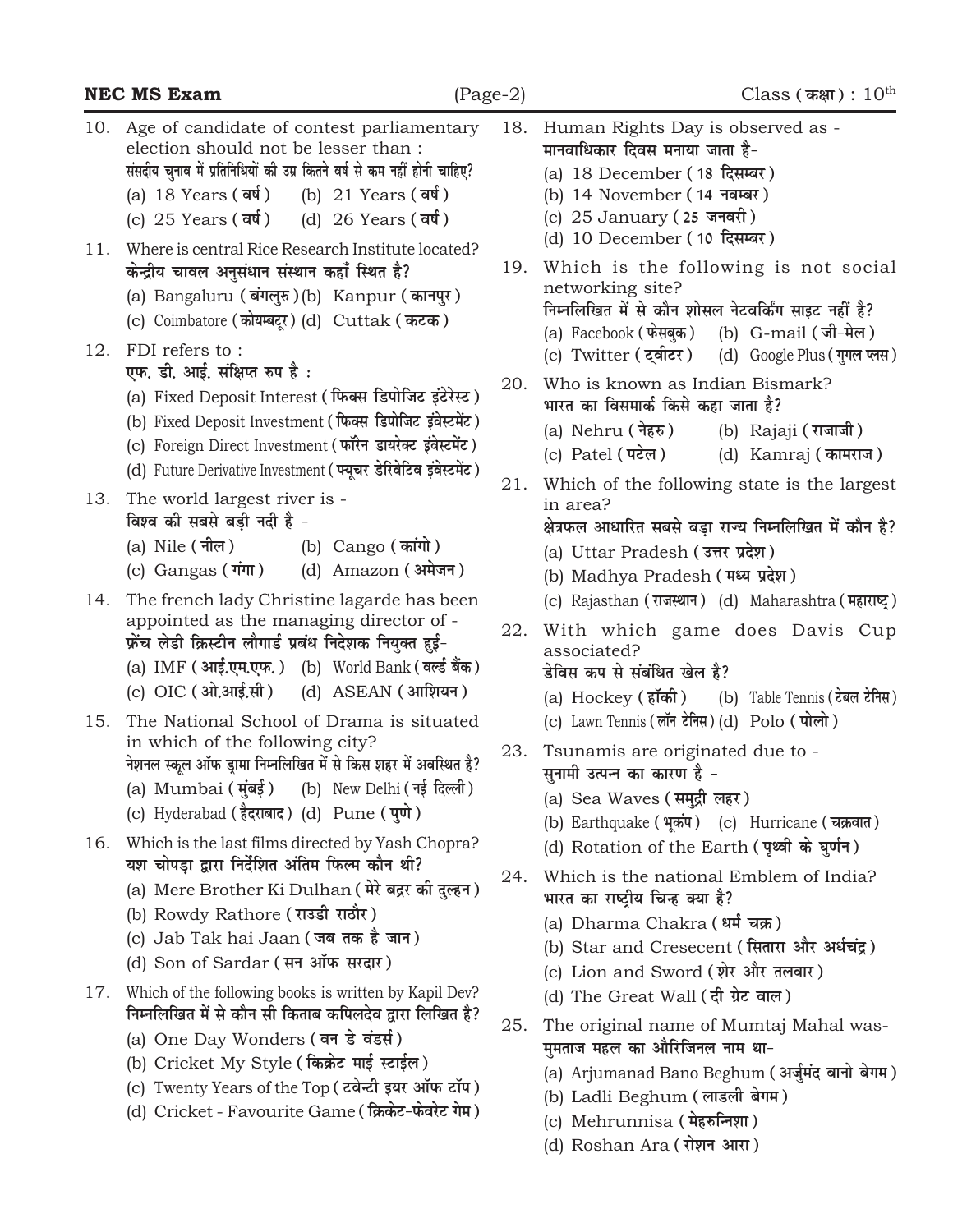## $GENERAL$  SCIENCE ( सामान्य विज्ञान )

1. Which of the following has highest frequency?

#### **निम्नलिखित में से किसका अधिकतम आवृती है?**

- (a) Cosmic Rays (कास्मीक किरण)
- (b) X-Rays (एक्स-किरण)
- (c) Radio Waves (रेडियो तरंग)
- (d) Micro Waves (सूक्ष्म तरंग)
- 2. Which compound is soluble in water? **पानी में कौन सा यौगिक घलनशील है?** 
	- (a)  $CS<sub>2</sub>$ (b)  $C_2H_5OH$
	- (c)  $CCl<sub>4</sub>$ (d)  $ChCl<sub>3</sub>$
- 3. Which of the following animals breathes through the skin ?

<u>निम्नलिखित में कौन सा जानवर त्वचा द्वारा सांस लेता है?</u>

- (a) Fish **(eNyh)** (b) Pigion **(dcwrj)**
- (c) Frog ( **मेढ़क** )
- (d) Cockroach (तिल-चट्टा)
- 4. Which among the following animal can also cause rabies?

**निम्नलिखित में कौन सा जानवर रैबिज का कारण है?** 

- (a) Donkey (गदहा) (b) Bat (चमगादड़)
- (c) Horse (घोड़ा) (d) Crocodile (मगरमच्छ)
- 5. Longest fibers are found in **सबसे लंबा रेशा पाया जाता है-**
	- (a) Jute (पटसन) (b) Cotton (*फई*)
	- (c) Sun Hemp (सन हेम्प)
	- (d) Coir (नारियल)
- 6. Which is not a green house gas? <u>कौन सा ग्रीन हाउस गैस नहीं है?</u>
	- (a)  $Co<sub>2</sub>$ (b)  $CH<sub>4</sub>$
	- (c) N<sub>2</sub>O (d) Chlorofluorocarbons
- 7. Most poisonous pollutant in water is <u>पानी में सबसे जहरीला प्रदूषक है-</u>
	- (a) Zinc (जिंक) (b) Phosphate (फॉस्फेट)
	- (c) Arsenic (आर्सेनिक) (d) Detergent (डिटर्जेंट)
- 8. Which one of the following was used as a Chemical weapon in the first world war? **निम्नलिखित में से किस रासायनिक शस्त्र का उपयोग प्रथम बिश्व युद्ध में हुआ था?** 
	- (a) Carbon Monoxide (कार्बन मोनेाक्साइड)
	- (b) Hydrogen Cyanide (हाइड्रोजन साइनाइड)
	- (c) Mustard Gas ( **मस्टर्ड** गैस)
	- (d) Water Gas (वाटर गैस)
- 9. Fat is
	- **a**सा है-
		- (a) A Lipid (एक लिपीड)
		- (b) A Protein (एक प्रोटीन)
		- (c) A Carbohydrate (एक कार्बोहाइडेट)
		- (d) An Amino Acid (एक एमिनो अम्ल)
- 10. The element having lowest melting point in periodic table is -

आवर्ती सारणी में किस तत्व का सबसे कम द्रवणांक होता **है**?

- (a) Hg (b) He (c) W (d) Cs
- 11. A carbon microphone is best used in a <u>कार्बन माइक्रोफोन का सबसे अच्छा उपयोग किया जाता है-</u>
	- (a) Dynamo (डायनेमा)
	- (b) Telephone (टेलीफोन)
	- (c) Transformer (टांसफॉरमर)
	- (d) None of these (कोई नहीं)
- 12. Who discovered wireless communication? <u>बेतार का तार का खोज कौन किया?</u>
	- (a) Hertz (हटर्ज) (b) Maxwell (मैक्सवेल)
	- (c) Marconi (**मार्कोनी**) (d) Newton (न्यूटन)
- 13. Which of the following is a vector quantity? **निम्नलिखित में कौन सा सदिश राशी है-**
	- (a) Momentum (संवेग)
	- (b) Pressure (दाब)
	- (c) Energy (ऊर्जा)
	- (d) Work (**का**र्य)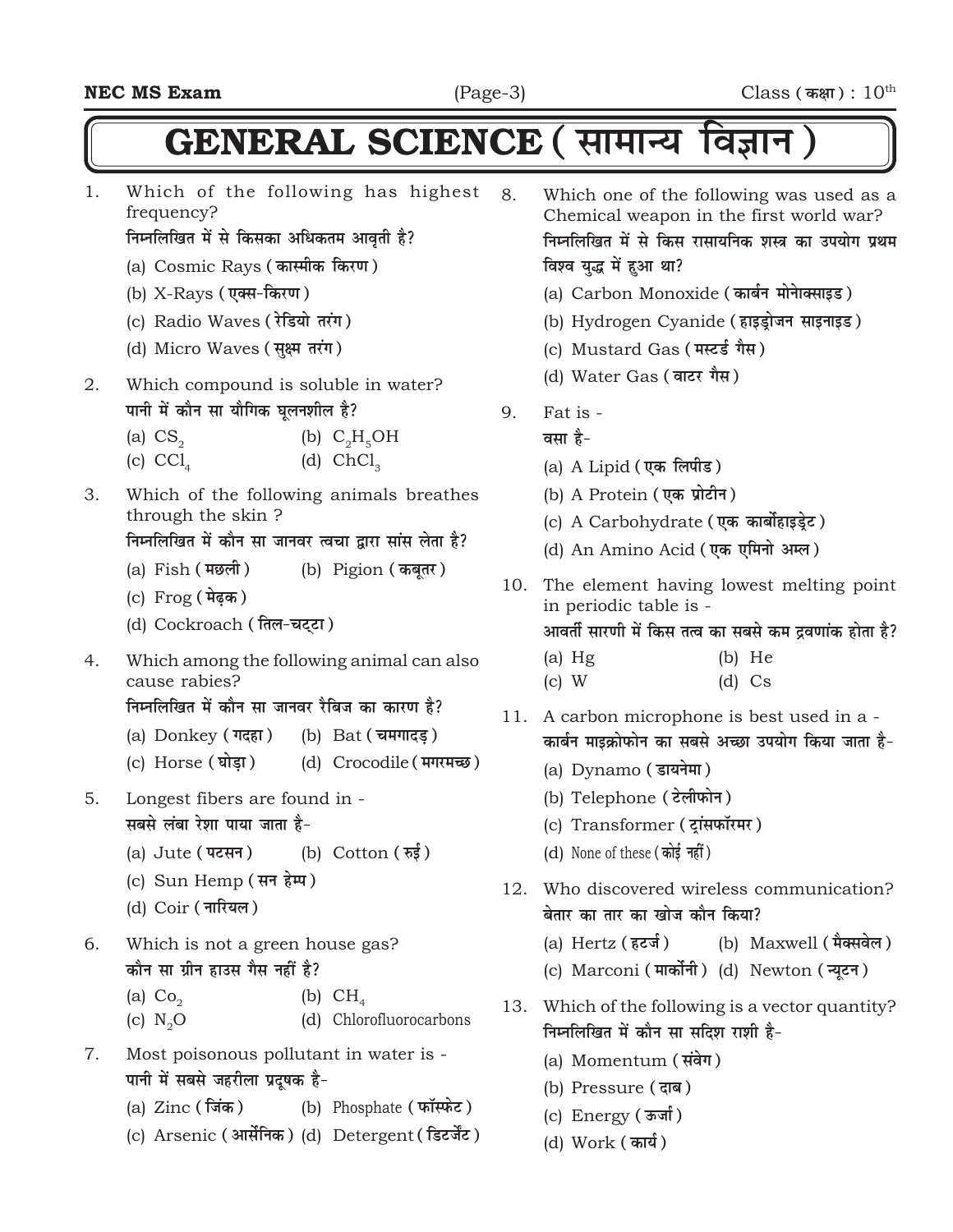|     | <b>NEC MS Exam</b>                                                                                                                                                                                                                                                                                                                                                                  | $(Page-4)$ |                                                                                                                                                                                                                                       | $\text{Class}$ (कक्षा) : $10^{\text{th}}$      |
|-----|-------------------------------------------------------------------------------------------------------------------------------------------------------------------------------------------------------------------------------------------------------------------------------------------------------------------------------------------------------------------------------------|------------|---------------------------------------------------------------------------------------------------------------------------------------------------------------------------------------------------------------------------------------|------------------------------------------------|
| 14. | Newton's first law is also called as -<br>न्यूटन का प्रथम नियम को कहा जाता है-                                                                                                                                                                                                                                                                                                      | 20.        | Water gas is a mixture of<br>वाटर गैस मिश्रण है-                                                                                                                                                                                      |                                                |
|     | (a) Law of Moments (वेग का नियम)<br>(b) Law of Inertia (आघुर्ण का नियम)<br>(c) Law of Energy (ऊर्जा का नियम)                                                                                                                                                                                                                                                                        |            | (a) $CO + N_{2}$<br>(c) $CH4 + CO$                                                                                                                                                                                                    | (b) $CO + H2$<br>(d) None of these (कोई नहीं)  |
| 15. | (d) Law of Momentum (संवेग का नियम)<br>A fuse wire is made of -<br>फ्यूज तार किसका बना होता है?<br>(a) An alloy of Tin and Copper<br>(टीन और तांबे के मिश्रण से)<br>(b) An alloy of Tin and Lead<br>(टिन और कांच के मिश्रण से)<br>(c) An alloy of Tin and Aluminium<br>(टिन और अल्युमीनियम के मिश्रण से)<br>(d) An alloy of Nickel and Chromium<br>(निकेल और क्रोमियम के मिश्रण से) | 22.        | 21. Red lead is -<br>लाल काँच है-<br>$(a)$ PbO<br>(c) $Pb_2O_3$<br>Oxygen was discovered by-<br>ऑक्सीजन किसके द्वारा खोज किया गया?<br>(a) Priestley (प्रिस्टले)<br>(b) Boyle (बॉयल)<br>(c) Scheele (सिले)<br>(d) Cavendish (क्वेंडिश) | (b) $Pb_0$<br>(d) $Pb_3O_4$                    |
| 16. | The fourth state of matter is known as -<br>पदार्थ के चतुर्थ आकार को जाना जाता है-<br>(a) Gas (गैस) (b) Electrons (इलेक्ट्रॉन)<br>(c) Plasma (प्लाजमा) (d) Vapour (वाष्प)                                                                                                                                                                                                           | 23.        | powder?<br>ब्लीचिंग पाउडर का कौन सा सूत्र होता है?                                                                                                                                                                                    | Which is the correct formula of bleaching      |
| 17. | Which one of the following is not a<br>radioactive element?<br>निम्नलिखित में कौन सा रेडियाधर्मी तत्व नहीं है?<br>(a) Uranium (यूरेनियम)<br>(b) Thorium (थोरीयम)<br>(c) Radium (रेडियम)<br>(d) Cadmium (कैडमीयम)                                                                                                                                                                    |            | (a) $Ca(OCl)$ $Cl$<br>(c) $Ca(OCl)_{2}$<br>24. Mammal who have laregest eye -<br>स्तनधारी जो सबसे बड़ा आँख रखता है-<br>(a) Deer (हिरण)<br>(b) Horse (घोड़ा)                                                                           | (b) $CaO$ (OCl)<br>(d) $Ca(OCl)_2Cl$           |
| 18. | PH value of human blood is<br>मानव खून का PH मान होता है<br>(a) $8.25 - 8.35$<br>(b) $7.35 - 7.45$<br>(c) $4.0 - 4.5$<br>(d) $6.45 - 6.55$                                                                                                                                                                                                                                          | 25.        | (c) Camel $(\stackrel{\ast}{\texttt{sec}})$<br>(d) Whale (ह्वेल)                                                                                                                                                                      | Which contains the highest energy?             |
| 19. | Uric acid is present in<br>यूरिक अम्ल उपस्थित रहता है-<br>(a) Soda Water (सोडा वाटर)<br>(b) Pancid Butter (खट्टा मख्खन)<br>(c) Sour Milk (खट्टा दूध)<br>(d) Urine of Mammals (स्तनधारी का मूत्र)                                                                                                                                                                                    |            | (a) Blue Light (निला प्रकाश)<br>(b) Green Light (हरा प्रकाश)<br>(c) Red Light (लाल प्रकाश)<br>(d) Yellow Light (पीला प्रकाश)                                                                                                          | निम्नलिखित में से किसमें उच्चतम ऊर्जा होती है? |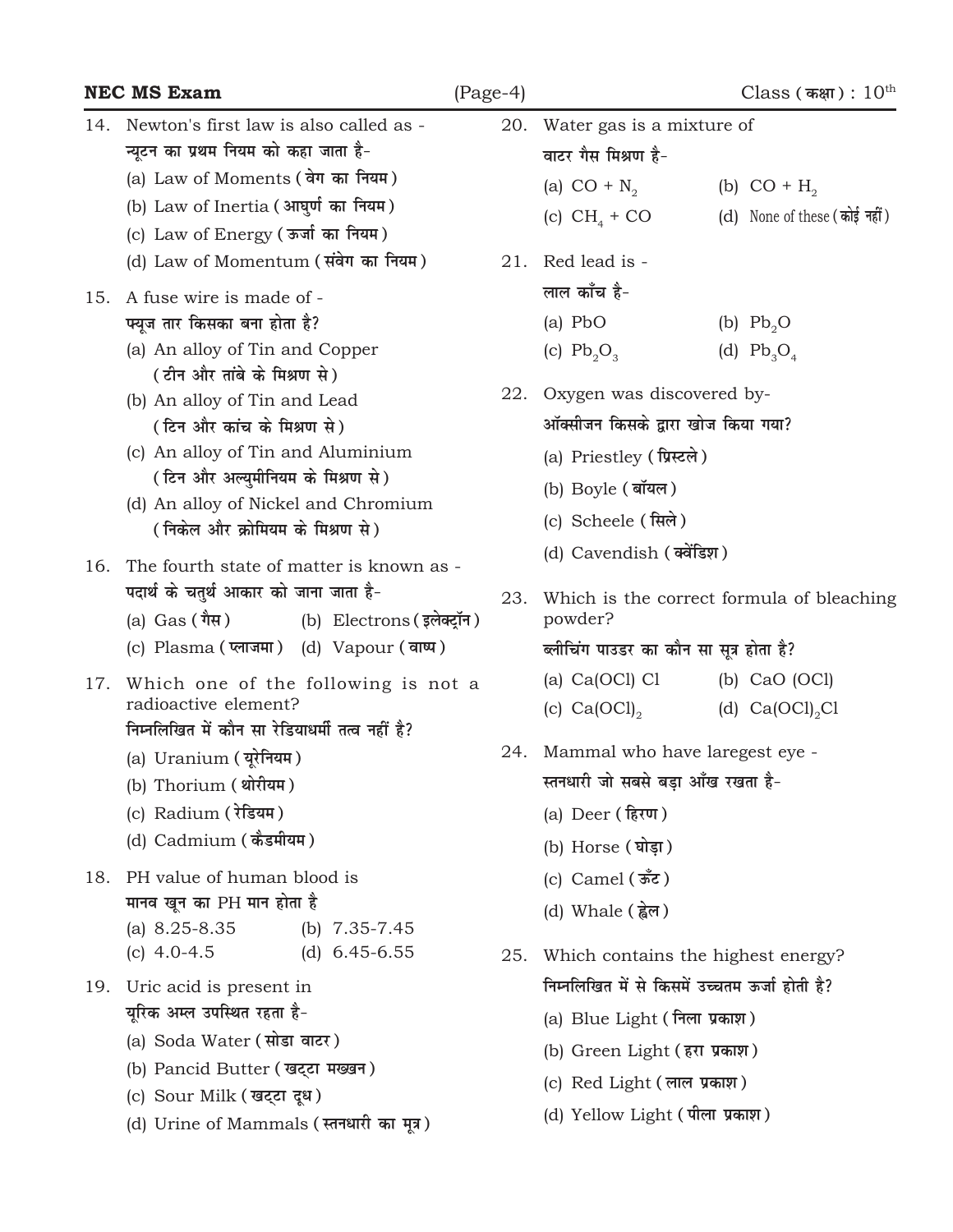## MATHEMATICS ( गणित)

- 1. If a and b are odd numbers, then which of the following is even? यदि a और b विषम संख्याएँ है, तो निम्नलिखित में से कौन **सम** है? (a)  $a + b$  (b)  $a + b + 1$ (c) ab (d)  $ab + 2$ 2. The sum of two nos is 45, Their differences is 1/9 of their sum, Their L.C.M. is दो संख्याओं का योग 45 है। उनके बीच का अंतर उनके योग **का 1⁄9 है। उनका ल. स. है-**(a) 100 (b)150 (c) 200 (d)250
- 3.  $4 + 4.44 + 44.4 + 4.04 + 444 = ?$ (a) 472.88 (b) 495.22 (c) 500.88 (d) 577.22

4. 
$$
\frac{\frac{7}{2} \div \frac{5}{2} \times \frac{3}{2}}{\frac{7}{2} \div \frac{5}{2} \text{ of } \frac{3}{2}} \div 5.25 = ?
$$
 
$$
\frac{\frac{7}{2} \div \frac{5}{2} \times \frac{3}{2}}{\frac{7}{2} \div \frac{5}{2} \text{ or } \frac{3}{2}} \div 5.25 = ?
$$

- (a)  $\overline{21}$ 4 (b)  $2\frac{1}{3}$  $2\frac{1}{3}$  (c)  $\frac{3}{7}$ (d)5.25
- 5.  $\frac{v}{200} = 0.02$  $\overline{?}$  = (a) 0.4 (b)4 (c) 16 (d)1.6

6. The average of 6 numbers is 30. If the average of first four is 25 and that of last three is 35 the fourth number is : 6 संख्याओं का औसत 30 है। यदि प्रथम पाँच संख्याओं का <u>औसत 25 है और अंतिम 3 संख्याओं का 35 है तो चौथी</u> **lation**  $\dot{\mathbf{g}}$  -

(a) 25 (b)30 (c) 35 (d)40

7. If the product of two number is 5 and one of the number is 3/2 then the sum of the two number is

 $\vec{a}$ दो संख्याओं का गणनफल 5 है। यदि एक संख्या 3/2 है, **तो दोनो संख्या का योग होगा-**

(a) 
$$
4\frac{1}{3}
$$
 (b)  $4\frac{2}{3}$  (c)  $4\frac{5}{6}$  (d)  $6\frac{1}{2}$ 

- 8. The product of Ramu's age 5 years ago with his age 7 years later is 28. Ramu's present age is - <u>रामु</u> का वर्तमान से पाँच वर्ष पहले की आयु और वर्तमान से 7 वर्ष बाद <u>की आयु का गुणनफल 28 है तो रामु का वर्तमान उम्र क्या होगी?</u>
	- (a) 4 Years (4 वर्ष) (b) 6 Years (6 वर्ष)
	- (c) 7 Years (7 वर्ष) (d) 8 Years (8 वर्ष)

9. If 
$$
2^{x} \times 8^{\frac{1}{5}} = 2^{\frac{1}{5}}
$$
 then  $x = ?$   
\n $3\pi$   
\n $4\pi$   
\n $2^{x} \times 8^{\frac{1}{5}} = 2^{\frac{1}{5}}$   
\n $4\pi$   
\n $4\pi$   
\n $2^{x} \times 8^{\frac{1}{5}} = 2^{\frac{1}{5}}$   
\n $5 \times 8^{\frac{1}{5}} = 2^{\frac{1}{5}}$   
\n $4\pi$   
\n $5 \times 8^{\frac{1}{5}} = 2^{\frac{1}{5}}$   
\n $5 \times 8^{\frac{1}{5}} = 2^{\frac{1}{5}}$   
\n $5 \times 8^{\frac{1}{5}} = 2^{\frac{1}{5}}$   
\n $5 \times 8^{\frac{1}{5}} = 2^{\frac{1}{5}}$ 

10. How is  $\frac{1}{2}$ % expressed as a decimal fraction?

 $\frac{1}{2}$ % को दशमलव में कैसे निरुपित किया जाएगा? (a) 0.0005 (b)0.005 (c) 0.05 (d)0.5

- 11. A dealer offers a discount of 10% on the marked price of an article and still makes a profit of 20%. If its marked price is Rs. 800, then the cost price is- एक विक्रेता एक वस्तु को उसके अंकित मूल्य पर 10% क<mark>ी</mark> <u>छ</u>ट देता है फिर भी वह 20% की लाभ पाता है। यदि इसका अंकित मूल्य 800 रुपए है तो क्रय मूल्य निकालें।
	- (a) Rs. 600 **(600 #-)** (b) Rs. 700 **(700 #-)**
	- (c) Rs. 800 **(800 #-)** (d) Rs. 900 **(900 #-)**
- 12. If 32 students in a class are females and the ratio of female to male students is 16 : 9, then what percentage of the class is female? <u>यदि एक वर्ग में 32 लड़कियाँ है और लड़की और लड़का के बीच का</u> अनुपात 16:9 है तो उस वर्ग में कितने प्रतिशत लड़कियाँ हैं? (a) 32% (b)36% (c) 72% (d)64%
- 13. A can do a piece of work in 24 days while B alone can do it in 16 days. With the help of C, they can finish the work in 8 days. C alone can do the work in A किसी काम को 24 दिनों में पुरा करता है, B अकेले उस काम को 16 दिनों में पुरा करता है। C की सहायता से तीनों **मिलकर उस काम को 8 दिनों में पुरा करते हैं। C अकेले उस** काम को कितने दिनों में पुरा करेगा?
	- (a) 32 days (32 दिन) (b) 36 days (36 दिन)
	- (c) 40 days (40 दिन) (d) 48 days (48 दिन)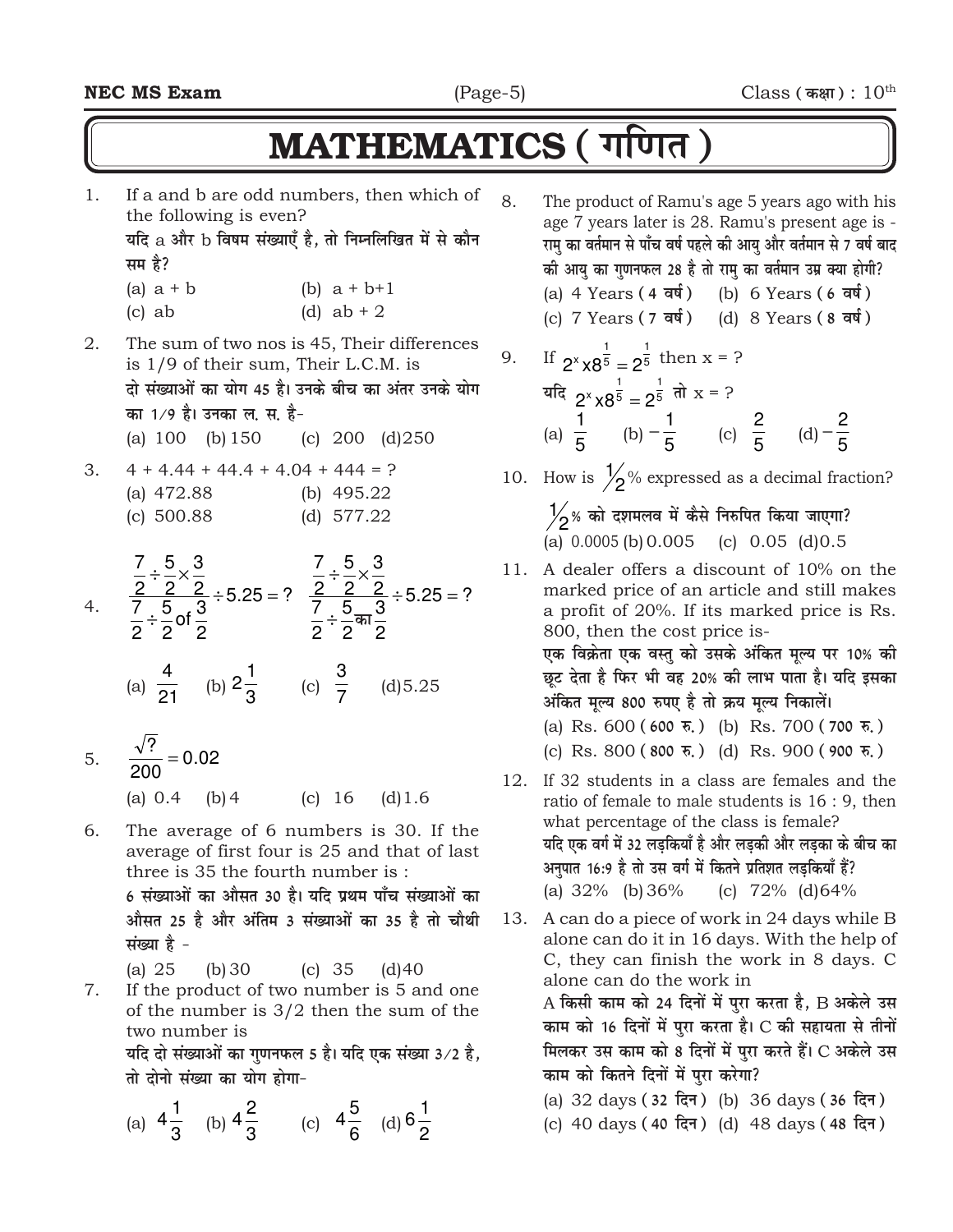|     | <b>NEC MS Exam</b>                                                                                                                                                                                                                                                                                                                                                                                                                  | $(Page-6)$ | Class (कक्षा): $10^{\text{th}}$                                                                                                                                                                                                                                                                                                                                                                                                                                                  |
|-----|-------------------------------------------------------------------------------------------------------------------------------------------------------------------------------------------------------------------------------------------------------------------------------------------------------------------------------------------------------------------------------------------------------------------------------------|------------|----------------------------------------------------------------------------------------------------------------------------------------------------------------------------------------------------------------------------------------------------------------------------------------------------------------------------------------------------------------------------------------------------------------------------------------------------------------------------------|
|     | 14. A man performs 2/15 of the total journey<br>by rail, $9/20$ by bus and the remaining 10<br>km on cycle. His total journey is -<br>एक आदमी अपनी कुला यात्र का 2/15 भाग रेल के द्वारा,<br>9/10 भाग बस के द्वारा और बचा हुआ 10 कि.मी. साइकिल<br>से पुरा करता है तो उसकी कुल यात्रा होगी-<br>(a) 31.2 Km (31.2 कि.मी) (b) 38.4 Km (38.4 कि.मी)<br>(c) 32.8 Km (32.8 कि.मी) (d) 24 Km (24 कि.मी)                                     | 19.<br>20. | If each side of square is increased by 4 cm,<br>then its area is increased by 60 $\text{cm}^2$ . The<br>side of the square is -<br>यदि किसी वर्ग की भुजा को 4 से.मी से बढ़ा दिया जाए तो उसका<br>क्षेत्रफल 60 से.मी. बढ़ जाता है तो वर्ग की भुजा निकालें।<br>(a) $12 \text{cm}$ (12 से.मी)<br>(b) 13cm (13 से.मी)<br>(c) $14 \text{cm}$ ( $14 \text{cm}$ ) (d) None of these (कोई नहीं)<br>A man purchased a watch for Rs. 1950 in                                                |
| 15. | A train crosses a pole in 15 seconds, while<br>its crosses 100 meter long platform in 25<br>seconds. The length of the train is :<br>एक रेलगाड़ी एक खंभे को 15 सेकेण्ड में पार कर जाती है,<br>जबकि 100 मीटर लम्बा प्लेटफार्म 25 सेकेण्ड में वह पार<br>करती है। तो रेलगाड़ी की लम्बाई बतावें<br>(a) 125 M (125 मीटर) (b) 135 M (135 मीटर)<br>(c) 150 M (150 मीटर) (d) 175 M (175 मीटर)                                               |            | cash and sold it for Rs. 2160 at a credit of<br>1 year. If the rate of interest is 8% per<br>annum, then the man has<br>एक आदमी एक घड़ी 1950 रुपए में नकद खरीदता है और<br>उसे 1 वर्ष की उधारी पर 2160 रुपए में बेचता है। यदि<br>वार्षिक ब्याज दर 8% हो तो आदमी पाता है-<br>(a) a gain of Rs.210 (210 स. लाभ)<br>(b) a gain of Rs.50 (50 स. लाभ)                                                                                                                                  |
| 16. | In what ratio must a grocer mix two<br>varieties of tea costing Rs. 15 and Rs. 20<br>per kg respectively so as to get a mixture<br>worth Rs. 16.50 per kg?<br>एक पंसारी दो प्रकार के चाय को जो क्रमश: 15रु. ⁄कि.ग्रा.<br>और 20रु.∕कि.ग्रा. का है, किस अनूपात में मिलावट करे कि<br>उसका मूल्य 16.50 रु. ∕कि.ग्रा. हो जाए?<br>(a) $3:7$<br>(b) $5:7$<br>(c) $7:3$<br>(d) $7:5$                                                        | 21.        | (c) a gain of Rs.60 (60 रु. लाभ)<br>(d) a loss Rs.30 (305, हानि)<br>In the given figure, AOB is a<br>straight line, $\angle AOC = 68^\circ$<br>and $\angle$ BOC = $x^\circ$ , then the<br>value of x is:<br>$X^{\circ}$<br>$68^{\circ}$<br>दिए गए चित्र में AOB एक सरल<br>रेखा है, $\angle$ AOC = 68° और<br>$\mathsf{A}$<br>B<br>$\Omega$<br>$\angle$ BOC = $x^{\circ}$ तो $x$ का मान निकालें।                                                                                   |
| 17. | The difference betwen simple and<br>compound interest on a sum of money for<br>2 years at 10% per annum is Rs. 65. The<br>sum is -<br>किसी धन का 2 वर्षों के लिए 10% वार्षिक ब्याज की दर से<br>साधारण और चक्रवृद्धि ब्याज के बीच का अंतर 65 है तो<br>धन होगा।<br>(a) Rs. $6500(6500 \overline{\pi})$ (b) Rs. $6565(6565 \overline{\pi})$<br>(c) Rs. $65065$ (65065 $\overline{\tau}$ .) (d) Rs. $65650$ (65650 $\overline{\tau}$ .) | 22.<br>23. | (a) $32$<br>(b) 22<br>(c) 112<br>$(d)$ 132<br>The calendar for the year 2007 will be the<br>same for the year -<br>2007 के कैलेण्डर के बराबर किस वर्ष का कैलेण्डर होगा?<br>(a) $2014$ (b) $2016$<br>(c) $2017$ (d) $2018$<br>At 3.40 the hour hands and the minute<br>hand of a clock forms on angle of<br>3.40 बजे घंटा का सुई और मिनट के सूई के बीच का कोण होगा:<br>(a) $120^{\circ}$ (b) $125^{\circ}$ (c) $130^{\circ}$ (d) $135^{\circ}$                                    |
| 18. | How many bricks will be needed to<br>construct a wall 4 m long, 3 m high and 13<br>cm broad, if each brick measure 20 cm x<br>12 cm x 6.5 cm?<br>एक 4 मीटर लम्बा, 3 मी. ऊँचा, 13 से.मी. चौड़ा दीवार को<br>बनाने में कितने ईंट की जरुरत होग? यदि प्रत्येक ईंट की माप<br>$20$ से.मी. $x\ 12$ से.मी. $x\ 6.5$ से.मी. हैं।<br>(a) $500$<br>(b) $1000$<br>$(d)$ 2000<br>(c) $1500$                                                       | 24.<br>25. | A can run 20 m, while B runs 25 m. In one<br>Km race, B beat A by -<br>A 20 मीटर दौड़ सकता है जबकि B 25 मीटर दौड़ सकता है।<br>एक कि.मी. के रेस में B के द्वारा A को कितने से हारेगा?<br>(a) 125 m (125 मी.) (b) 200 m (200 मी.)<br>(c) $225 \text{ m}$ (250 मी.) (d) $250 \text{ m}$ (250 मी.)<br>If $4x + 6y = 32$ and $4x - 2y = 4$ then $8y = ?$<br>$\overline{4}$ दि 4x + 6y = 32 और 4x - 2y = 4 तो 8y = ?<br>(a) $24$<br>(b) $30$<br>(d) None of these (कोई नहीं)<br>(c) 36 |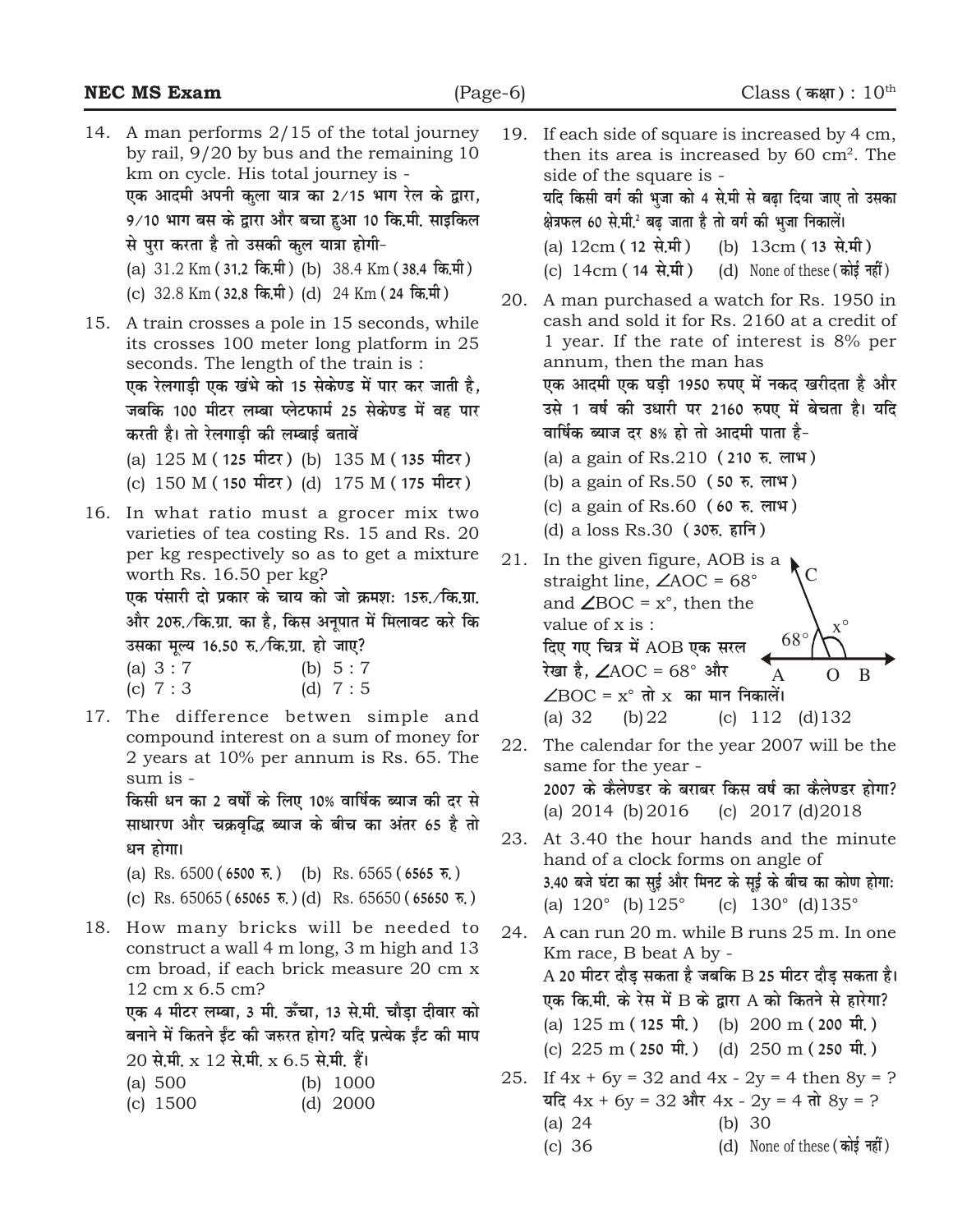### **ENGLISH** (अंग्रेजी)

- 1. Write an essay on any one of the following in 200 words *(4 Marks)*
	- (a) Social peace and Harmony
	- (b) Drug addiction in youth
- 2. Write a letter to your younger brother describing him about the importance of computer education for his carrier (in about 150 words) *(4 Marks)*
- 3. Change any four Active Voice into Passive Voice *(2 Marks)*
	- (a) Nobody could kill the criminal
	- (b) What were you doing?
	- (c) Some one displeased her
	- (d) They elected him secretary
	- (e) He arrived at the conclusion
	- (f) Don't insult the poor
- 4. Change given direct narration into indirect narration *(2 Marks)*
	- (a) He said, "The sun rises in the east"
	- (b) Bhavna said to me, "why did you give up your study?"
	- (c) Vivek said, "Let we go out"
	- (d) He said, "Nonsense"
- 5. Find the error part of the following sentence

*(2 Marks)*

- (a) (i) They walked / (ii) besides / (c) each other / (iv) in silence / (v) No error
- (b) (i) My cousin has been / (ii) married with / (c) the richest man / (iv) of the village /  $(v)$ No error
- (c) (i) Yesterday, Binay / (ii) came across with / (c) one of his / (iv) old friends / (v) No error
- (d) (i) I will  $/$  (ii) send you  $/$  (c) this book  $/$  (iv) latest by 10th February / (v) No error
- 6. From each pair of sentences given below, choose the sentence with the correct usage

- (a) (i) I was so happy when I heard that my cousin was coming from Delhi
	- (ii) I was so happy when I heard that my cousin brother was coming from Delhi
- (b) (i) The first world war was fought during 1914 - 1918.
	- (ii) The first world war was fought between 1914 and 1918.
- (c) (i) I was filling the bucket with water so I could not hear the bell ringing
	- (ii) I was filling water in the bucket so I could not hear the bell ringing.
- (d) (i) He was kind enough to invite me
	- (ii) He was so kind to invite me
- 7. Write one word from following group of words: *(2 Marks)*
	- (a) A traditional story related to deities
	- (b) Government by officials in a state
	- (c) Study of Law
	- (d) Specialist in mental or emotional disturbance
- 8. Write down any four of Antonyms of the following *(2 Marks)*
	- (a) Barren (b) Bankrupt
	- (c) Grief (d) Scatter
- 9. Choose the correct meaning of the given idioms and phrases from the alternatives given

*(2 Marks)*

- (a) Sec eye to eye
	- (i) to look into some one eyes
	- (ii) To agree with some one
	- (iii) To stare
	- (iv) To threaten
- (b) Be sitting on a gold mine
	- (i) to own something very valuable
	- (ii) to won a gold mine
	- (iii) to sit on a gold mine
	- (iv) to wealthy person
- (c) Go the extra mile
	- (i) to run faster than other
	- (ii) to set a record
	- (iii) make more effort than expected
	- (iv) make a good effort to run extra miles
- (d) To draw the line :
	- (i) to decide one's occupation
	- (ii) to prepare for a battle
	- (iii) to set limits
	- (iv) to withdraw from activity
- 10. Translate into English *(3 Marks)*
	- (a) न्यायधीश मकदमे की सनवाई कर रहे हैं।
	- (b) तुमने मद टेरेसा का नाम सुना होगा
	- (c) उसे ऐसा प्रतीत होता है कि मैं इसे कर लँगा।
	- (d) यदि वह कठिन परिश्रम नहीं करेगी. वह सफल नहीं हो पायेगी।
	- (e) वह अपने प्रेमी का इंतजार पार्क में किया करती थी।
	- (f) विनय इससे पहले दिल्ली नहीं गया था।

*<sup>(2</sup> Marks)*